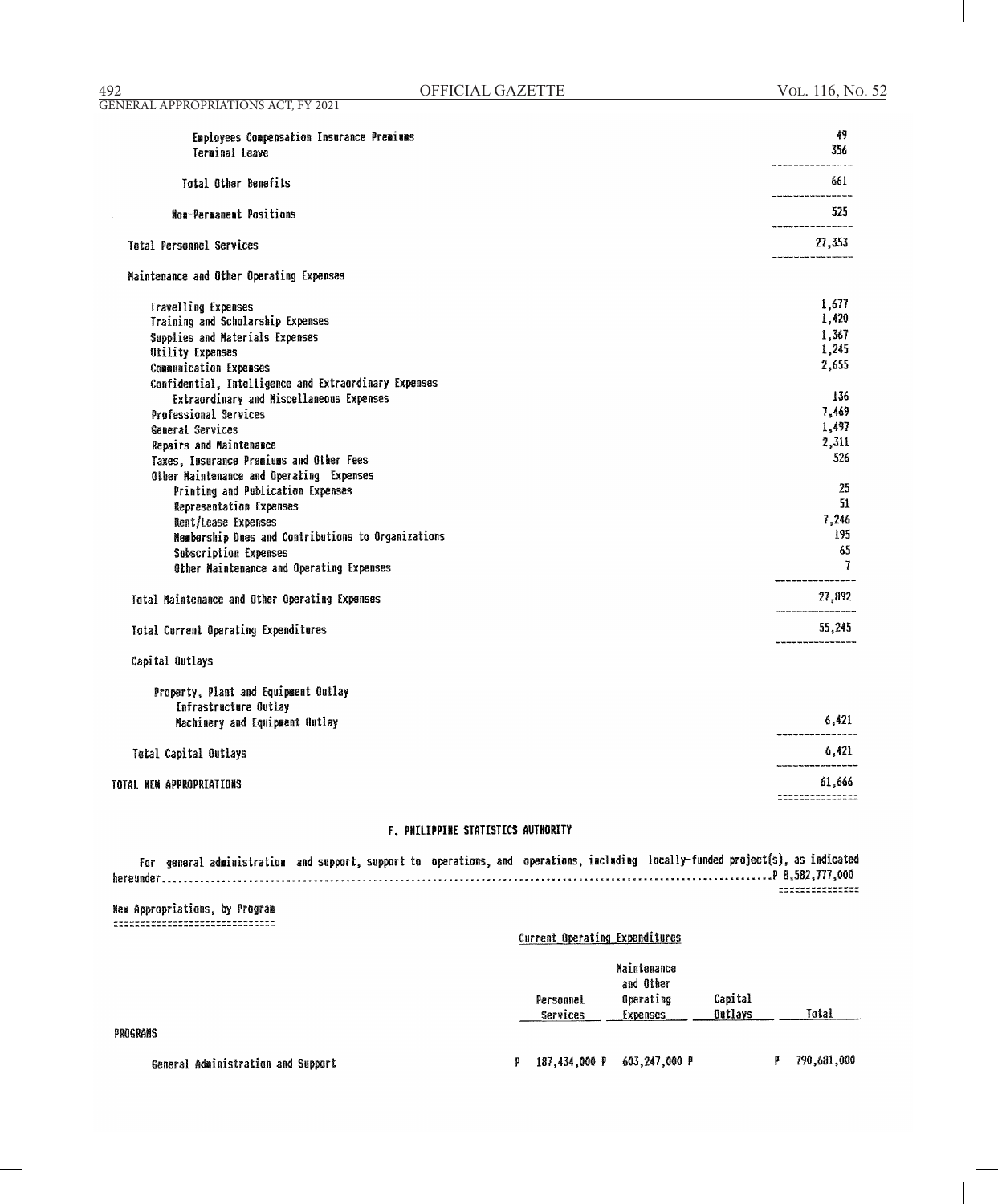| <b>DECEMBER 28, 2020</b>                    | <b>OFFICIAL GAZETTE</b> |                                             |               | 493              |  |
|---------------------------------------------|-------------------------|---------------------------------------------|---------------|------------------|--|
|                                             |                         | NATIONAL ECONOMIC AND DEVELOPMENT AUTHORITY |               |                  |  |
| Support to Operations                       | 58,509,000              | 196, 134, 000                               | 281,317,000   | 535,960,000      |  |
| Operations                                  | 999,878,000             | 5,259,079,000                               | 997,179,000   | 7, 256, 136, 000 |  |
| NATIONAL STATISTICS DEVELOPMENT PROGRAM     | 792,435,000             | 1,618,951,000                               | 20,057,000    | 2,431,443,000    |  |
| STATISTICAL POLICY AND COORDINATION PROGRAM | 63,321,000              | 86, 144, 000                                |               | 149,465,000      |  |
| CIVIL REGISTRATION PROGRAM                  | 144, 122, 000           | 3,553,984,000                               | 977, 122, 000 | 4,675,228,000    |  |

TOTAL NEW APPROPRIATIONS

P 1,245,821,000 P 6,058,460,000 P 1,278,496,000 P 8,582,777,000 

Special Provision(s)

1. Mational ID System. The amount appropriated herein for the Mational ID System shall be used for the continuing establishment of a single national identification system for all citizens and resident aliens of the Philippines referred to as the Philippine Identification System" pursuant to R.A. No. 11055. The Philippine Statistics Authority (PSA) shall set a timetable to fully establish and implement the system, which shall not be later than December 31, 2023.

(CONDITIONAL IMPLEMENTATION - President's Veto Message, December 28, 2020, Volume I-B, page 851, R.A. No. 11518)

2. Reporting and Posting Requirements. The PSA shall submit quarterly reports on its financial and physical accomplishments, within thirty (30) days after the end of every quarter, through the following:

(a) Unified Reporting System (URS) or other electronic means for reports not covered by the URS until such time that all agencies have fully migrated to the BTMS; and

(b) PSA's website.

The PSA-shall send written notice when said reports-have been submitted or-posted on its-website to the DBM, House of Representatives, Senate of the Philippines, House Committee on Appropriations, Senate Committee on Finance, and other offices where the submission of reports is required under existing laws, rules and regulations. The date of notice to said agencies shall be considered the date of compliance with this requirement.

3. Appropriations for Activities or Projects. The amounts appropriated herein shall be used specifically for the following activities or projects in the indicated amounts and conditions:

### New Appropriations, by Programs/Activities/Projects

### Current Operating Expenditures

|          |           | Maintenance |         |       |
|----------|-----------|-------------|---------|-------|
|          |           | and Other   |         |       |
|          | Personnel | Operating   | Capital |       |
|          | Services  | Expenses    | Outlays | Total |
| PROGRAMS |           |             |         |       |

General Administration and Support

| General management and supervision            | p | 175,153,000 P | 603.247.000 P | p | 778,400,000   |
|-----------------------------------------------|---|---------------|---------------|---|---------------|
| National Capital Region (NCR)                 |   | 144,880,000   | 276,361,000   |   | 421,241,000   |
| Central Office                                |   | 71,534,000    | 228,785,000   |   | 300, 319, 000 |
| Regional Statistical Services<br>Office - NCR |   | 73,346,000    | 47,576,000    |   | 120,922,000   |
| Region I - Ilocos                             |   | 1,797,000     | 18,653,000    |   | 20,450,000    |
| Regional Statistical Services<br>Office $-1$  |   | 1,797,000     | 18,653,000    |   | 20,450,000    |
| Cordillera Administrative Region (CAR)        |   | 2,082,000     | 18,260,000    |   | 20,342,000    |
| Regional Statistical Services<br>Office - CAR |   | 2,082,000     | 18,260,000    |   | 20,342,000    |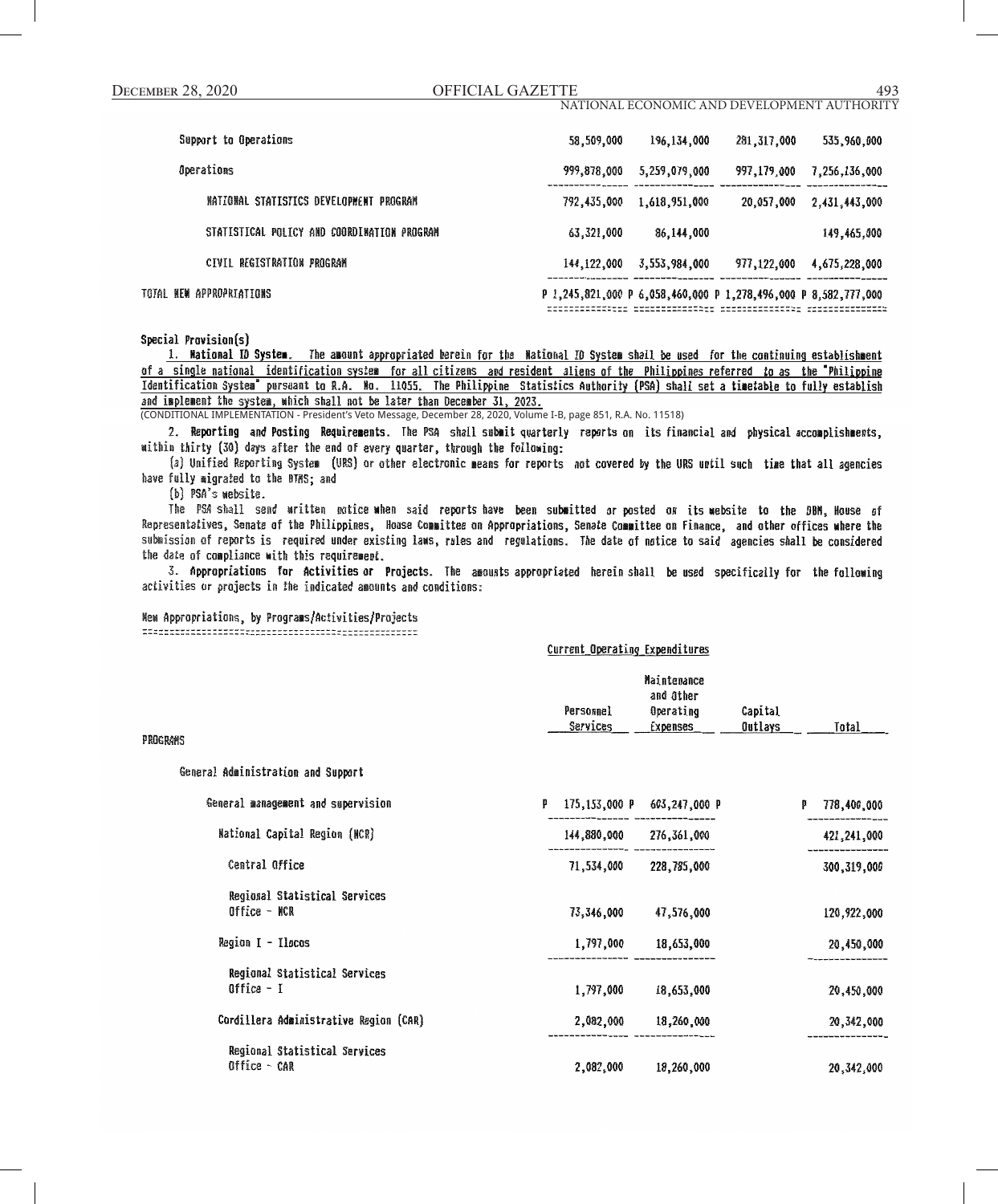| Region II - Cagayan Valley                      |           | 2,082,000 14,189,000 | 16,271,000 |
|-------------------------------------------------|-----------|----------------------|------------|
| Regional Statistical Services<br>Office - II    | 2,082,000 | 14,189,000           | 16,271,000 |
| Region III - Central Luzon                      |           | 2,108,000 23,935,000 | 26,043,000 |
| Regional Statistical Services<br>Office - III   |           | 2,108,000 23,935,000 | 26,043,000 |
| Region IVA - CALABARZON                         |           | 2,082,000 26,392,000 | 28,474,000 |
| Regional Statistical Services<br>Office - IV-A  |           | 2,082,000 26,392,000 | 28,474,000 |
| Region IVB - MIMAROPA                           |           | 2,082,000 21,581,000 | 23,663,000 |
| Regional Statistical Services<br>Office $ IV-B$ |           | 2,082,000 21,581,000 | 23,663,000 |
| Region V - Bicol                                | 2,438,000 | 29,896,000           | 32,334,000 |
| Regional Statistical Services<br>Office $ \nu$  |           | 2,438,000 29,896,000 | 32,334,000 |
| Region VI - Western Visayas                     |           | 1,797,000 28,778,000 | 30,575,000 |
| Regional Statistical Services<br>Office $-VI$   |           | 1,797,000 28,778,000 | 30,575,000 |
| Region VII - Central Visayas                    | 2,108,000 | 20,271,000           | 22,379,000 |
| Regional Statistical Services<br>Office - VII   |           | 2,108,000 20,271,000 | 22,379,000 |
| Region VIII - Eastern Visayas                   |           | 1,881,000 23,214,000 | 25,095,000 |
| Regional Statistical Services<br>Office - VIII  |           | 1,881,000 23,214,000 | 25,095,000 |
| Region IX - Zamboanga Peninsula                 |           | 2,082,000 13,111,000 | 15,193,000 |
| Regional Statistical Services<br>Office - IX    |           | 2,082,000 13,111,000 | 15,193,000 |
| Region X - Northern Mindanao                    |           | 1,797,000 20,224,000 | 22,021,000 |
| Regional Statistical Services<br>Office $- x$   |           | 1,797,000 20,224,000 | 22,021,000 |
| Region XI - Davao                               |           | 1,928,000 22,803,000 | 24,731,000 |
| Regional Statistical Services<br>Office - XI    |           | 1,928,000 22,803,000 | 24,731,000 |
| Region XII - SOCCSKSARGEN                       |           | 1,875,000 14,823,000 | 16,698,000 |
| Regional Statistical Services<br>Office - XII   | 1,875,000 | 14,823,000           | 16,698,000 |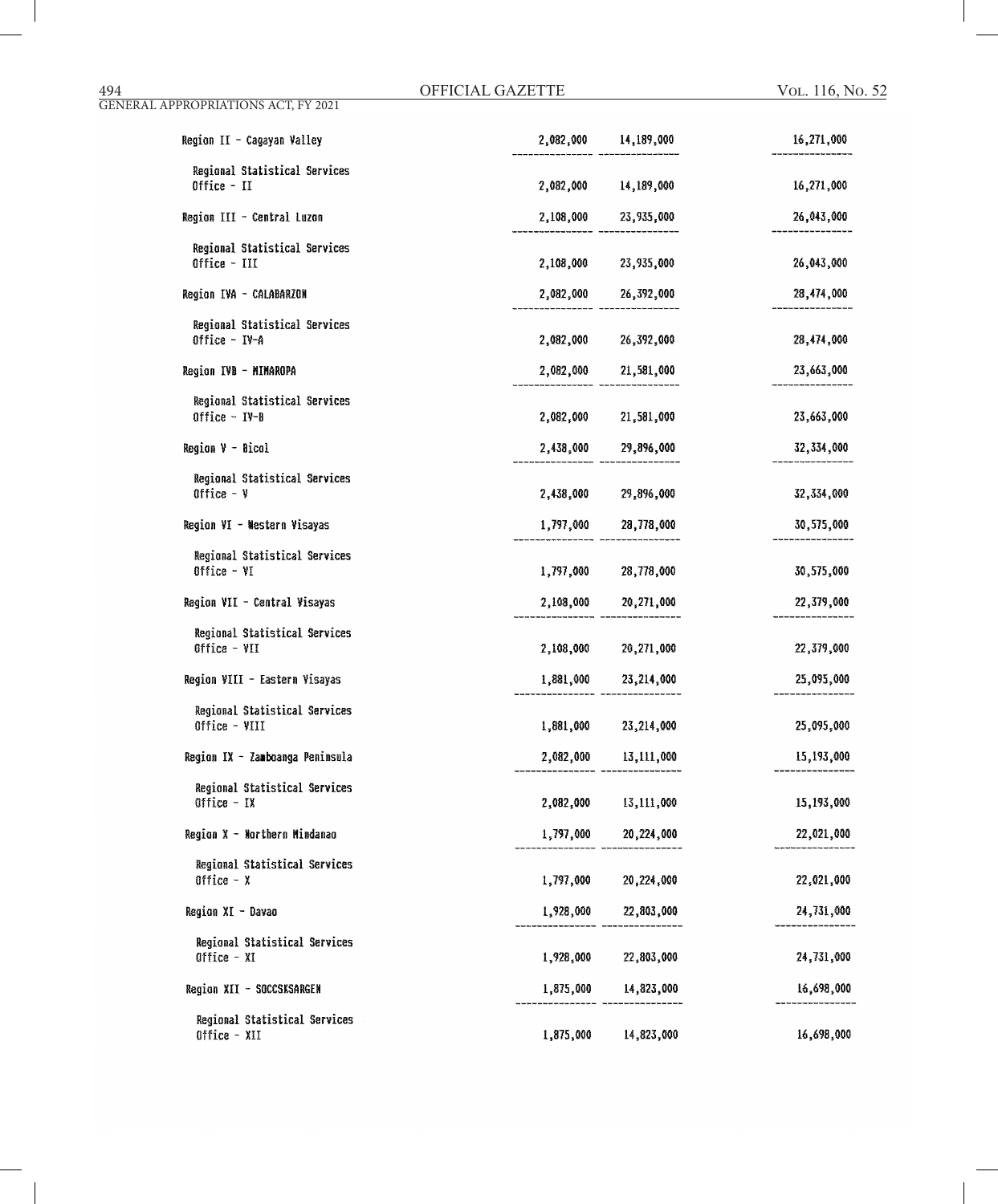DECEMBER 28, 2020 OFFICIAL GAZETTE 495 NATIONAL ECONOMIC AND DEVELOPMENT AUTHORITY

| Region XIII - CARAGA                                                                                             |                                | 2,134,000 13,328,000                           | 15,462,000            |
|------------------------------------------------------------------------------------------------------------------|--------------------------------|------------------------------------------------|-----------------------|
| Regional Statistical Services<br>Office - XIII                                                                   |                                | 2,134,000 13,328,000                           | 15,462,000            |
| Bangsamoro Autonomous Region in Muslim Mindanao (BARMM)                                                          |                                | 17,428,000                                     | 17,428,000            |
| Regional Statistical Services<br>Office - BARMM                                                                  |                                | 17,428,000                                     | 17,428,000            |
| Administration of Personnel Benefits                                                                             | 12,281,000                     |                                                | 12,281,000            |
| National Capital Region (NCR)                                                                                    | 12,281,000<br>________________ |                                                | 12,281,000            |
| Central Office                                                                                                   | 12,281,000                     |                                                | 12,281,000            |
| Sub-total, General Administration and Support                                                                    | --------- -----                | 187,434,000 603,247,000                        | 790,681,000           |
| Support to Operations                                                                                            |                                |                                                |                       |
| Provision of Management and Corporate<br>Planning and Legal Services                                             |                                | $9,323,000$ $25,247,000$                       | 34,570,000            |
| National Capital Region (NCR)                                                                                    |                                | $9,323,000$ $25,247,000$                       | 34,570,000            |
| Central Office                                                                                                   |                                | 9,323,000 25,247,000                           | 34,570,000            |
| Coordination and Formulation of<br>Policies on International Cooperation<br>in Statistics and Civil Registration |                                | $3,920,000$ $2,257,000$                        | 6,177,000             |
| <b>Mational Capital Region (NCR)</b>                                                                             |                                | $3,920,000$ 2,257,000                          | 6,177,000             |
| Central Office                                                                                                   |                                | 3,920,000 2,257,000                            | 6,177,000             |
| Development and Maintenance of<br>Information Systems and Databases                                              |                                |                                                |                       |
| National Capital Region (NCR)                                                                                    |                                | 41,921,000 163,169,000 270,202,000 475,292,000 |                       |
| Central Office                                                                                                   |                                | 41,921,000 163,169,000 270,202,000 475,292,000 |                       |
| Coordination in the Development<br>of Statistical Methodologies<br>and Survey Designs                            |                                | 3,345,000 5,461,000                            | 8,806,000             |
| <b>Mational Capital Region (MCR)</b>                                                                             |                                | 3,345,000 5,461,000                            | 8,806,000             |
| Central Office                                                                                                   |                                | 3,345,000 5,461,000                            | 8,806,000             |
| Project(s)                                                                                                       |                                |                                                |                       |
| Locally-Funded Project(s)                                                                                        |                                |                                                | 11,115,000 11,115,000 |
| Construction of Office Building for Region II                                                                    |                                |                                                | 11,115,000 11,115,000 |
| National Capital Region (NCR)                                                                                    |                                |                                                | 11,115,000 11,115,000 |
| Central Office                                                                                                   |                                |                                                | 11,115,000 11,115,000 |
| Sub-total, Support to Operations                                                                                 |                                | 58,509,000 196,134,000 281,317,000 535,960,000 |                       |
|                                                                                                                  |                                |                                                |                       |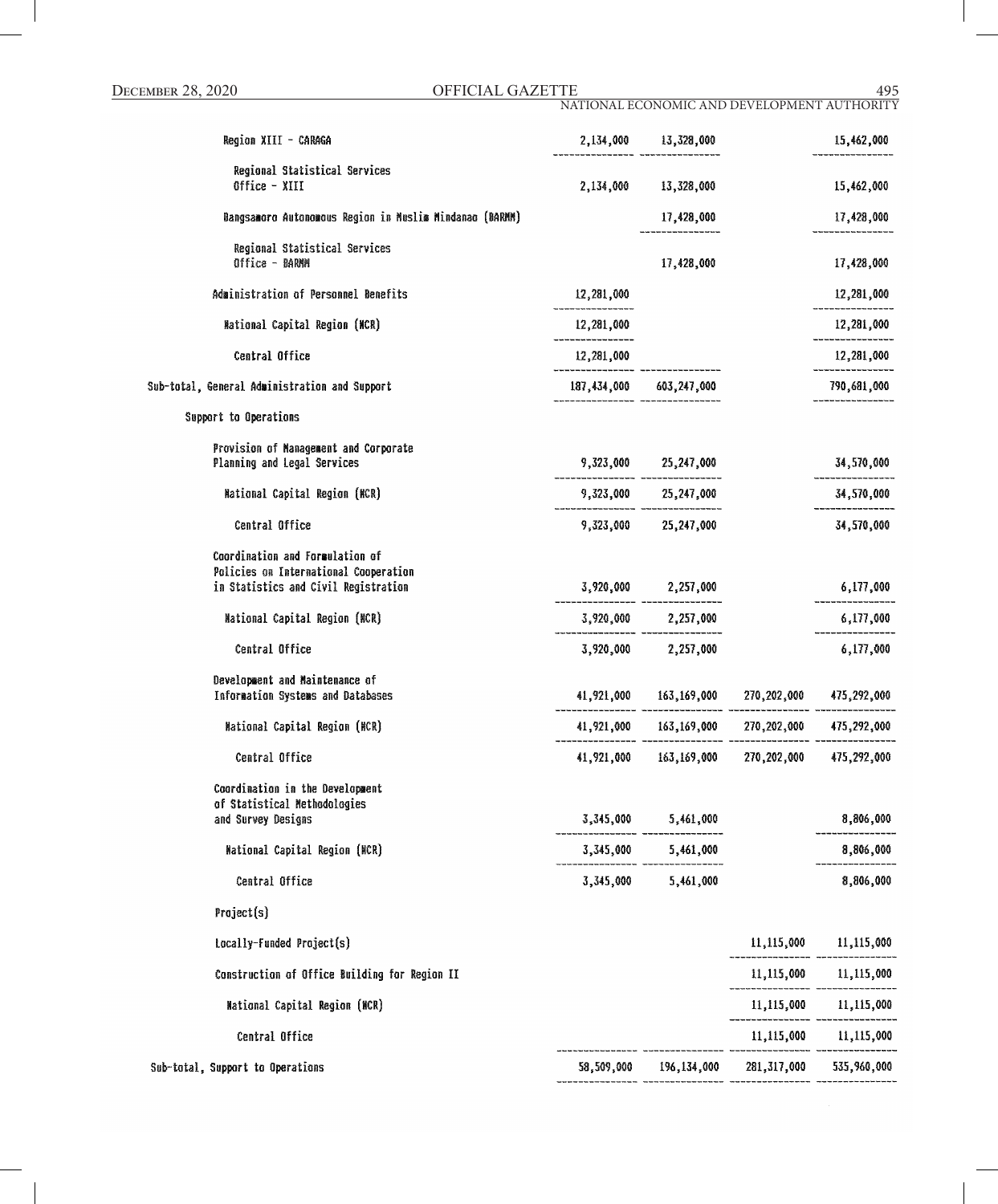# Operations

| Relevant and accessible statistics provided<br>for evidence-based decision making                  |            | 855,756,000 1,705,095,000 20,057,000 2,580,908,000 |             |
|----------------------------------------------------------------------------------------------------|------------|----------------------------------------------------|-------------|
| NATIONAL STATISTICS DEVELOPMENT PROGRAM                                                            |            | 792,435,000 1,618,951,000 20,057,000 2,431,443,000 |             |
| Conduct of Censuses and Surveys<br>on the Agriculture, Fisheries,<br>Industry and Services Sectors |            | 661,757,000 202,946,000                            | 864,703,000 |
| National Capital Region (NCR)                                                                      |            | 114,039,000 65,259,000                             | 179,298,000 |
| Central Office                                                                                     |            | 114,039,000 49,405,000                             | 163,444,000 |
| Regional Statistical Services<br>Office - NCR                                                      |            | 15,854,000                                         | 15,854,000  |
| Region I - Ilocos                                                                                  |            | 23,931,000 7,718,000                               | 31,649,000  |
| Regional Statistical Services<br>Office $-1$                                                       | 23,931,000 | 7,718,000                                          | 31,649,000  |
| Cordillera Administrative Region (CAR)                                                             |            | 29,686,000 7,787,000                               | 37,473,000  |
| Regional Statistical Services<br>Office - CAR                                                      |            | 29,686,000 7,787,000                               | 37,473,000  |
| Region II - Cagayan Valley                                                                         | 27,361,000 | 8,439,000                                          | 35,800,000  |
| Regional Statistical Services<br>Office $-$ II                                                     | 27,361,000 | 8,439,000                                          | 35,800,000  |
| Region III - Central Luzon                                                                         |            | 56,322,000 11,472,000                              | 67,794,000  |
| Regional Statistical Services<br>Office - III                                                      |            | 56,322,000 11,472,000                              | 67,794,000  |
| Region IVA - CALABARZON                                                                            |            | 61,383,000 10,183,000                              | 71,566,000  |
| Regional Statistical Services<br>Office - IV-A                                                     | 61,383,000 | 10,183,000                                         | 71,566,000  |
| Region IVB - MIMAROPA                                                                              | 26,322,000 | 8,610,000                                          | 34,932,000  |
| Regional Statistical Services<br>Office $-$ IV-B                                                   | 26,322,000 | 8,610,000                                          | 34,932,000  |
| Region V - Bicol                                                                                   | 32,579,000 | 10,025,000                                         | 42,604,000  |
| Regional Statistical Services<br>Office $-$ Y                                                      | 32,579,000 | 10,025,000                                         | 42,604,000  |
| Region VI - Mestern Visayas                                                                        | 41,451,000 | 10,979,000                                         | 52,430,000  |
| Regional Statistical Services<br>Office - VI                                                       | 41,451,000 | 10,979,000                                         | 52,430,000  |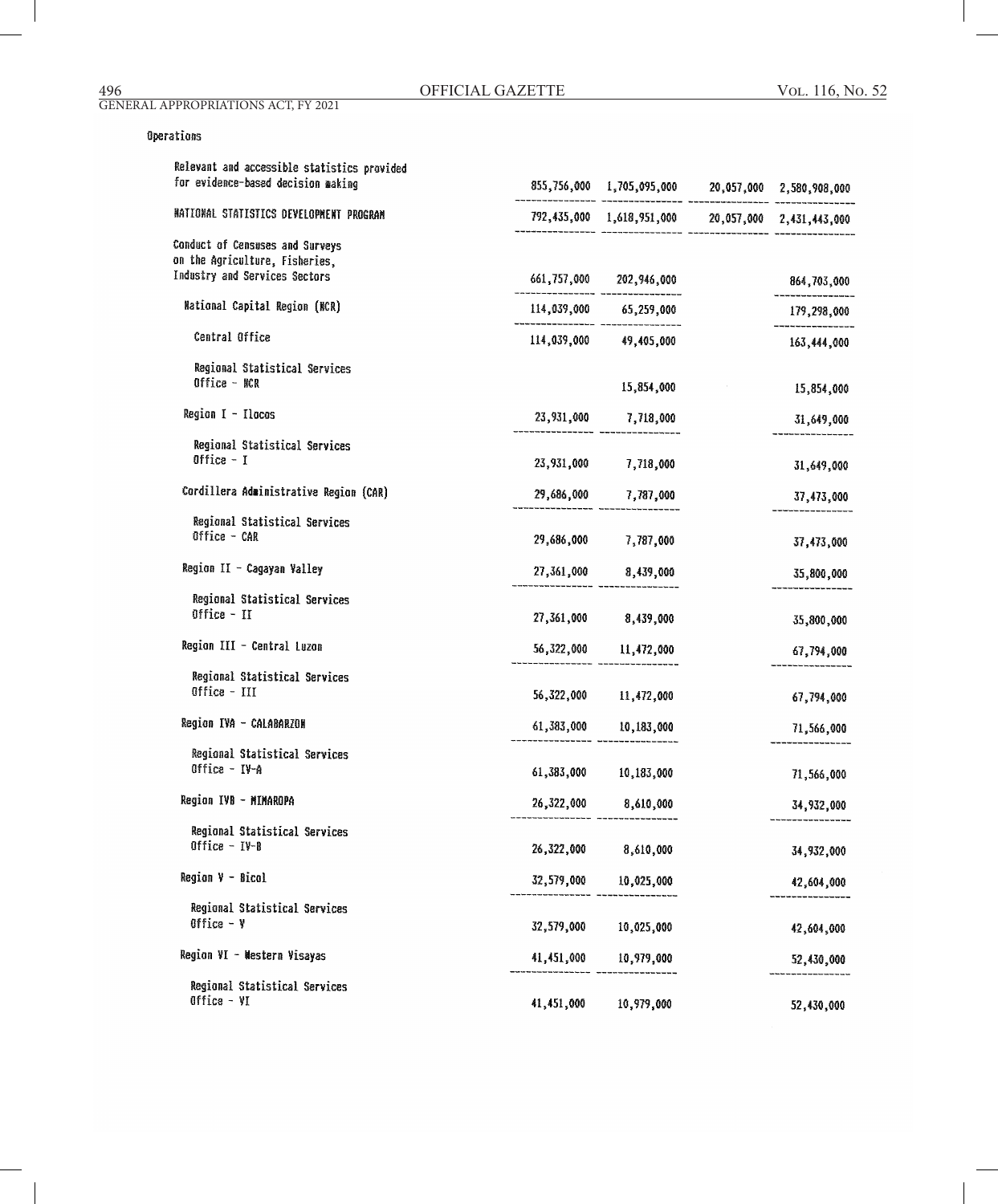|                                                         |            |                        | NATIONAL ECONOMIC AND DEVELOPMENT AUTHORITY |
|---------------------------------------------------------|------------|------------------------|---------------------------------------------|
| Region VII - Central Visayas                            |            | 39,612,000 7,706,000   | 47,318,000                                  |
| Regional Statistical Services<br>Office - VII           | 39,612,000 | 7,706,000              | 47,318,000<br>$\mathcal{L}^{\text{max}}$    |
| Region VIII - Eastern Visayas                           |            | 33,678,000 9,332,000   | 43,010,000                                  |
| Regional Statistical Services                           |            |                        |                                             |
| Office - VIII                                           |            | 33,678,000 9,332,000   | 43,010,000                                  |
| Region IX - Zamboanga Peninsula                         |            | 24,773,000 6,710,000   | 31,483,000                                  |
| Regional Statistical Services<br>$0$ ffice - IX         |            | 24,773,000 6,710,000   | 31,483,000                                  |
| Region X - Morthern Mindanao                            |            | 29,044,000 8,511,000   | 37,555,000                                  |
| Regional Statistical Services<br>Office $- x$           |            | 29,044,000 8,511,000   | 37,555,000                                  |
| Region XI - Davao                                       |            | 31,202,000 8,924,000   | 40,126,000                                  |
| Regional Statistical Services<br>$0$ ffice - XI         |            | 31,202,000 8,924,000   | 40,126,000                                  |
| Region XII - SOCCSKSARGEN                               |            | 27,297,000 6,846,000   | 34,143,000                                  |
| Regional Statistical Services<br>Office - XII           |            | 27,297,000 6,846,000   | 34,143,000                                  |
| Region XIII - CARAGA                                    |            | 33,318,000 7,200,000   | 40,518,000                                  |
| Regional Statistical Services<br>Office - XIII          |            | 33,318,000 7,200,000   | 40,518,000                                  |
| Bangsamoro Autonomous Region in Muslim Mindanao (BARMM) |            | 29,759,000 7,245,000   | 37,004,000                                  |
| Regional Statistical Services<br>Office - BARMM         |            | 29,759,000 7,245,000   | 37,004,000                                  |
| Conduct of Household-based Censuses and Surveys         |            | 130,678,000 38,598,000 | 169,276,000                                 |
| <b>Mational Capital Region (MCR)</b>                    |            | 33,370,000 25,755,000  | 59,125,000                                  |
| Central Office                                          |            | 26,831,000 24,235,000  | 51,066,000                                  |
| Regional Statistical Services<br>Office - NCR           |            | 6,539,000 1,520,000    | 8,059,000                                   |
| Region I - Ilocos                                       |            | 5,262,000 817,000      | 6,079,000                                   |
| Regional Statistical Services<br>Office $-1$            | 5,262,000  | 817,000                | 6,079,000                                   |
| Cordillera Administrative Region (CAR)                  |            | 5,885,000 742,000      | 6,627,000                                   |
| Regional Statistical Services<br>Office - CAR           | 5,885,000  | 742,000                | 6,627,000                                   |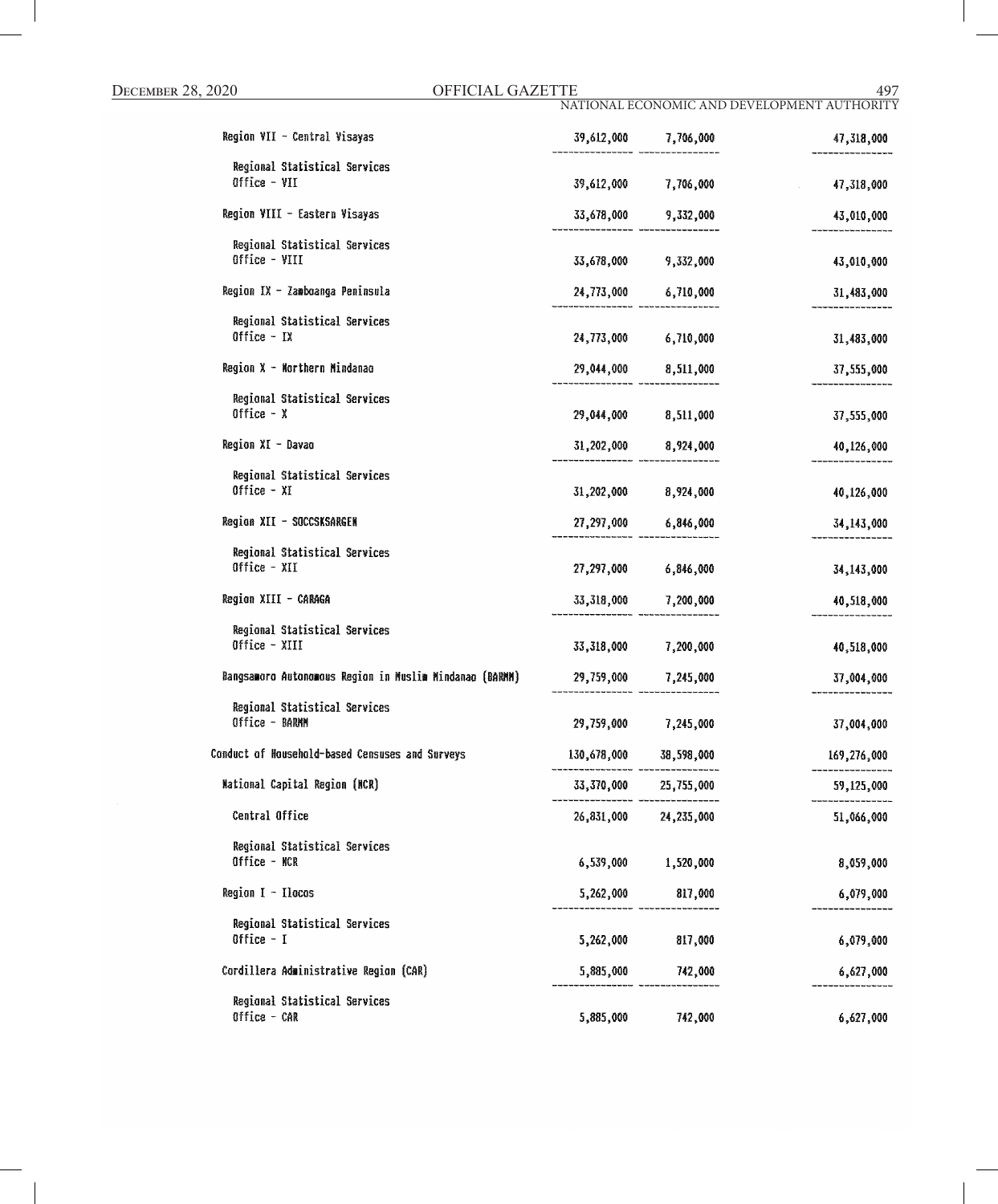| Region II - Cagayan Valley                       |                     | $7,763,000$ 579,000   | 8,342,000 |
|--------------------------------------------------|---------------------|-----------------------|-----------|
| Regional Statistical Services<br>Office $-$ II   |                     | 7,763,000 579,000     | 8,342,000 |
| Region III - Central Luzon                       |                     | 7,969,000 1,049,000   | 9,018,000 |
| Regional Statistical Services<br>Office - III    |                     | 7,969,000 1,049,000   | 9,018,000 |
| Region IVA - CALABARZON                          |                     | $5,858,000$ $722,000$ | 6,580,000 |
| Regional Statistical Services<br>Office $-$ IV-A |                     | 5,858,000 722,000     | 6,580,000 |
| Region IVB - MIMAROPA                            |                     | 5,533,000 619,000     | 6,152,000 |
| Regional Statistical Services<br>Office $-$ IV-B |                     | 5,533,000 619,000     | 6,152,000 |
| Region V - Bicol                                 |                     | 6,181,000 719,000     | 6,900,000 |
| Regional Statistical Services<br>Office $ y$     |                     | 6,181,000 719,000     | 6,900,000 |
| Region VI - Mestern Visayas                      |                     | 6,955,000 674,000     | 7,629,000 |
| Regional Statistical Services<br>Office $-$ VI   | 6,955,000 674,000   |                       | 7,629,000 |
| Region VII - Central Visayas                     |                     | $6,128,000$ 513,000   | 6,641,000 |
| Regional Statistical Services<br>Office - VII    | 6,128,000 513,000   |                       | 6,641,000 |
| Region VIII - Eastern Visayas                    |                     | 6,546,000 1,355,000   | 7,901,000 |
| Regional Statistical Services<br>Office - VIII   | 6,546,000 1,355,000 |                       | 7,901,000 |
| Region IX - Zamboanga Peninsula                  | 6,642,000 853,000   |                       | 7,495,000 |
| Regional Statistical Services<br>Office $-$ IX   | 6,642,000           | 853,000               | 7,495,000 |
| Region X - Northern Mindanao                     | 5,239,000           | 541,000               | 5,780,000 |
| Regional Statistical Services<br>Office $- x$    | 5,239,000           | 541,000               | 5,780,000 |
| Region XI - Davao                                | 6,026,000 616,000   |                       | 6,642,000 |
| Regional Statistical Services<br>Office $- XI$   | 6,026,000 616,000   |                       | 6,642,000 |
| Region XII - SOCCSKSARGEN                        |                     | 7,570,000 1,202,000   | 8,772,000 |
| Regional Statistical Services<br>Office - XII    | 7,570,000           | 1,202,000             | 8,772,000 |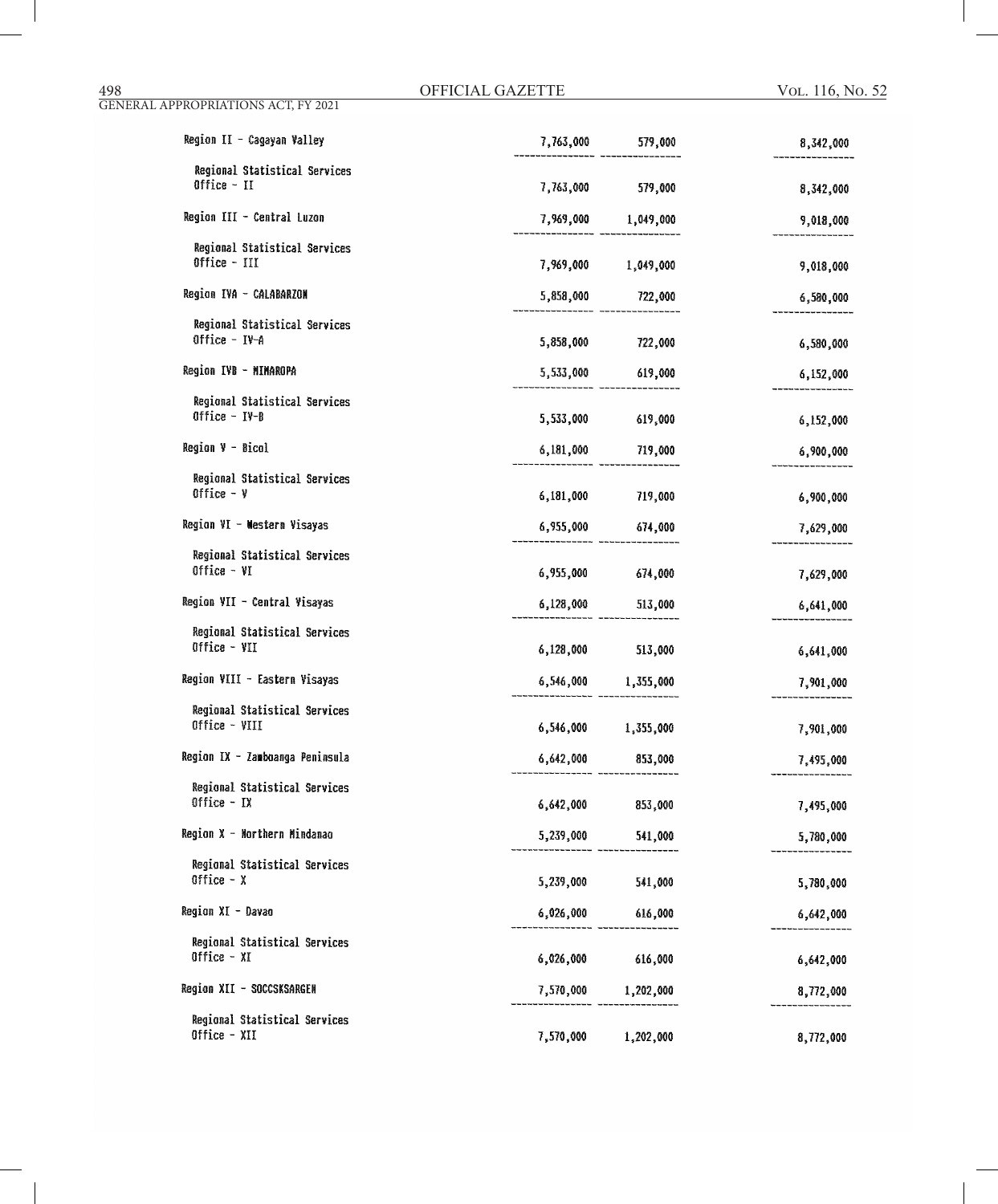Central Office

# DECEMBER 28, 2020 OFFICIAL GAZETTE 499

NATIONAL ECONOMIC AND DEVELOPMENT AUTHORITY

| Region XIII - CARAGA                                                                   | 598,000                                |                                        | 598,000     |
|----------------------------------------------------------------------------------------|----------------------------------------|----------------------------------------|-------------|
| Regional Statistical Services<br>Office - XIII                                         | 598,000                                |                                        | 598,000     |
| Bangsamoro Autonomous Region in Muslim Mindanao (BARMM)                                | 7,751,000 1,244,000                    |                                        | 8,995,000   |
| Regional Statistical Services<br>Office - BARMM                                        | 7,751,000 1,244,000                    |                                        | 8,995,000   |
| Generation/Compilation of<br>administrative-based statistics<br>and derived indicators | 2,047,000                              |                                        | 2,047,000   |
| National Capital Region (MCR)                                                          | 2,047,000                              |                                        | 2,047,000   |
| Central Office                                                                         | 2,047,000                              |                                        | 2,047,000   |
| Project(s)                                                                             |                                        |                                        |             |
| Locally-Funded Project(s)                                                              | 1,375,360,000 20,057,000 1,395,417,000 |                                        |             |
| Census of Agriculture and Fisheries                                                    |                                        | $21,466,000$ $20,057,000$ $41,523,000$ |             |
| National Capital Region (NCR)                                                          |                                        | $21,466,000$ $20,057,000$ $41,523,000$ |             |
| Central Office                                                                         |                                        | 21,466,000 20,057,000 41,523,000       |             |
| Census of Philippine Business and Industry                                             | 37,734,000                             |                                        | 37,734,000  |
| National Capital Region (NCR)                                                          | 37,734,000                             |                                        | 37,734,000  |
| Central Office                                                                         | 37,734,000                             |                                        | 37,734,000  |
| Annual Survey of Philippine Business<br>and Industry                                   | 98,234,000                             |                                        | 98,234,000  |
| <b>Mational Capital Region (NCR)</b>                                                   | 98,234,000                             |                                        | 98,234,000  |
| Central Office                                                                         | 98,234,000                             |                                        | 98,234,000  |
| Annual Poverty Indicators Survey                                                       | 5,052,000                              |                                        | 5,052,000   |
| Mational Capital Region (NCR)                                                          | 5,052,000                              |                                        | 5,052,000   |
| Central Office                                                                         | 5,052,000                              |                                        | 5,052,000   |
| Annual Survey of Information<br>and Communication Tecchnology                          | 4,586,000                              |                                        | 4,586,000   |
| National Capital Region (MCR)                                                          | 4,586,000                              |                                        | 4,586,000   |
| Central Office                                                                         | 4,586,000                              |                                        | 4,586,000   |
| Family Income and Expenditures Survey                                                  | 284, 929, 000                          |                                        | 284,929,000 |
| <b>National Capital Region (NCR)</b>                                                   | 284,929,000                            |                                        | 284,929,000 |
|                                                                                        |                                        |                                        |             |

284,929,000

284,929,000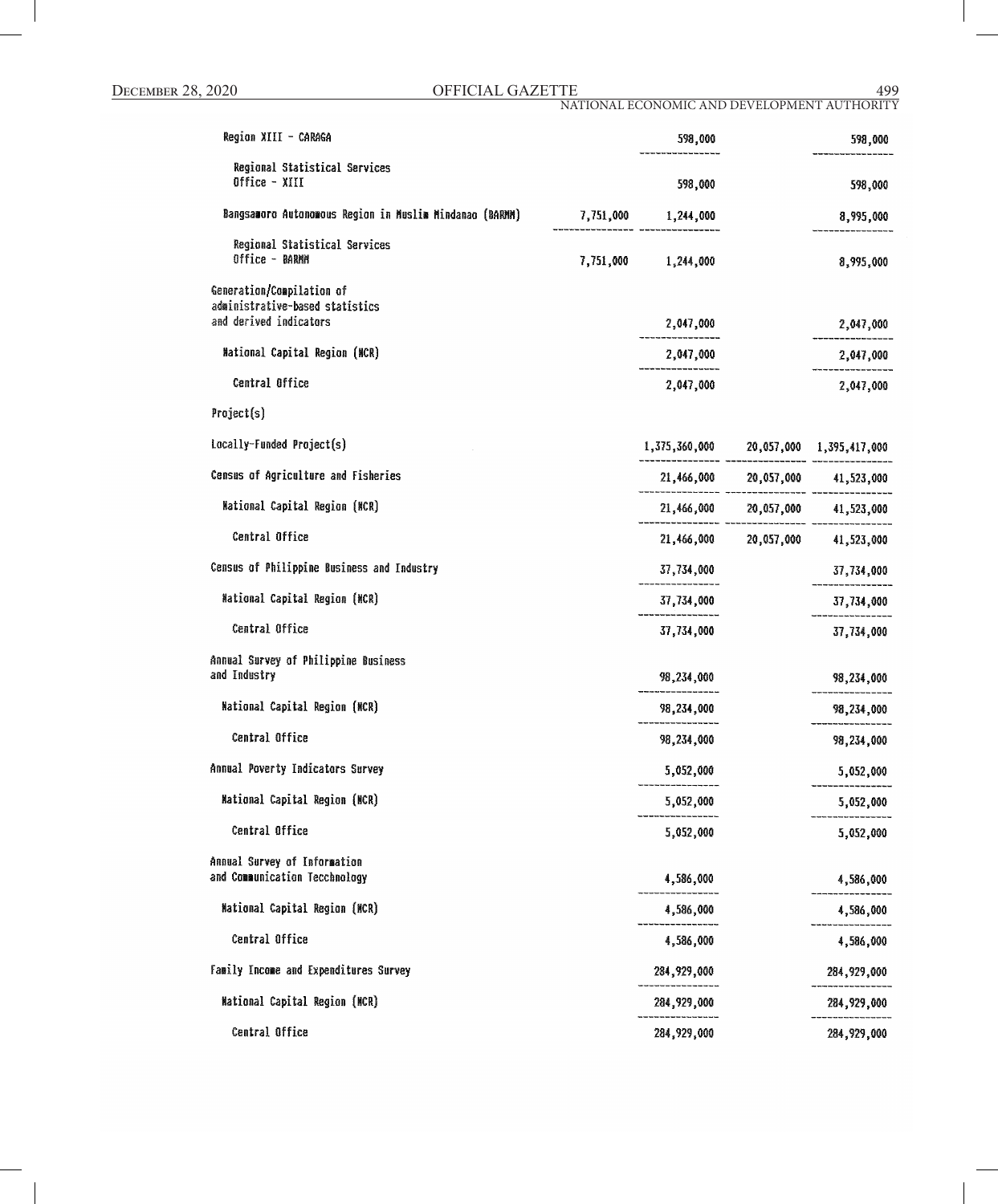| 500                                                           | OFFICIAL GAZETTE |                      | VOL. 116, No |
|---------------------------------------------------------------|------------------|----------------------|--------------|
| <b>GENERAL APPROPRIATIONS ACT, FY 2021</b>                    |                  |                      |              |
| Census of Population and Housing                              |                  | 140,548,000          | 140,548,000  |
| <b>Mational Capital Region (MCR)</b>                          |                  | 140,548,000          | 140,548,000  |
| Central Office                                                |                  | 140,548,000          | 140,548,000  |
| Development/Enhancement of the<br>Design of Statistical Frame |                  |                      |              |
| Integrating Geospatial Information                            |                  | 685,642,000          | 685,642,000  |
| National Capital Region (NCR)                                 |                  | 685,642,000          | 685,642,000  |
| Central Office                                                |                  | 685,642,000          | 685,642,000  |
| Generation/Compilation of                                     |                  |                      |              |
| Community-Based Statistics                                    |                  | 85,000,000           | 85,000,000   |
| <b>Mational Capital Region (NCR)</b>                          |                  | 85,000,000           | 85,000,000   |
| Central Office                                                |                  | 85,000,000           | 85,000,000   |
| Survey on Tourism                                             |                  |                      |              |
| Establishments in the Philippines (STEP)                      |                  | 12,169,000           | 12,169,000   |
| <b>Mational Capital Region (MCR)</b>                          |                  | 12,169,000           | 12,169,000   |
| Central Office                                                |                  | 12,169,000           | 12,169,000   |
| STATISTICAL POLICY AND COORDINATION PROGRAM                   | 63,321,000       | 86,144,000           | 149,465,000  |
| Statistical Planning, Programming,                            |                  |                      |              |
| Budgeting, Monitoring and Evaluation                          |                  | 7,600,000 27,832,000 | 35,432,000   |
| <b>Mational Capital Region (MCR)</b>                          |                  | 7,600,000 27,832,000 | 35,432,000   |
| Central Office                                                | 7,600,000        | 27,832,000           | 35,432,000   |
| Development and Improvement of                                |                  |                      |              |
| Statistical Frameworks and Standards                          | 41,734,000       | 51,734,000           | 93,468,000   |
| <b>Mational Capital Region (MCR)</b>                          | 41,734,000       | 51,734,000           | 93,468,000   |
| Central Office                                                | 41,734,000       | 51,734,000           | 93,468,000   |
| Coordination of Statistical                                   |                  |                      |              |
| Activities at the Mational and                                |                  |                      |              |
| Local Levels                                                  | 13,987,000       | 6,578,000            | 20,565,000   |
| <b>National Capital Region (NCR)</b>                          | 13,987,000       | 2,123,000            | 16,110,000   |
| Central Office                                                | 13,987,000       | 2,049,000            | 16,036,000   |
| Regional Statistical Services                                 |                  |                      |              |
| Office - NCR                                                  |                  | 74,000               | 74,000       |
| Region I - Ilocos                                             |                  | 347,000              | 347,000      |

Regional Statistical Services<br>Office - I

------

347,000

------------

347,000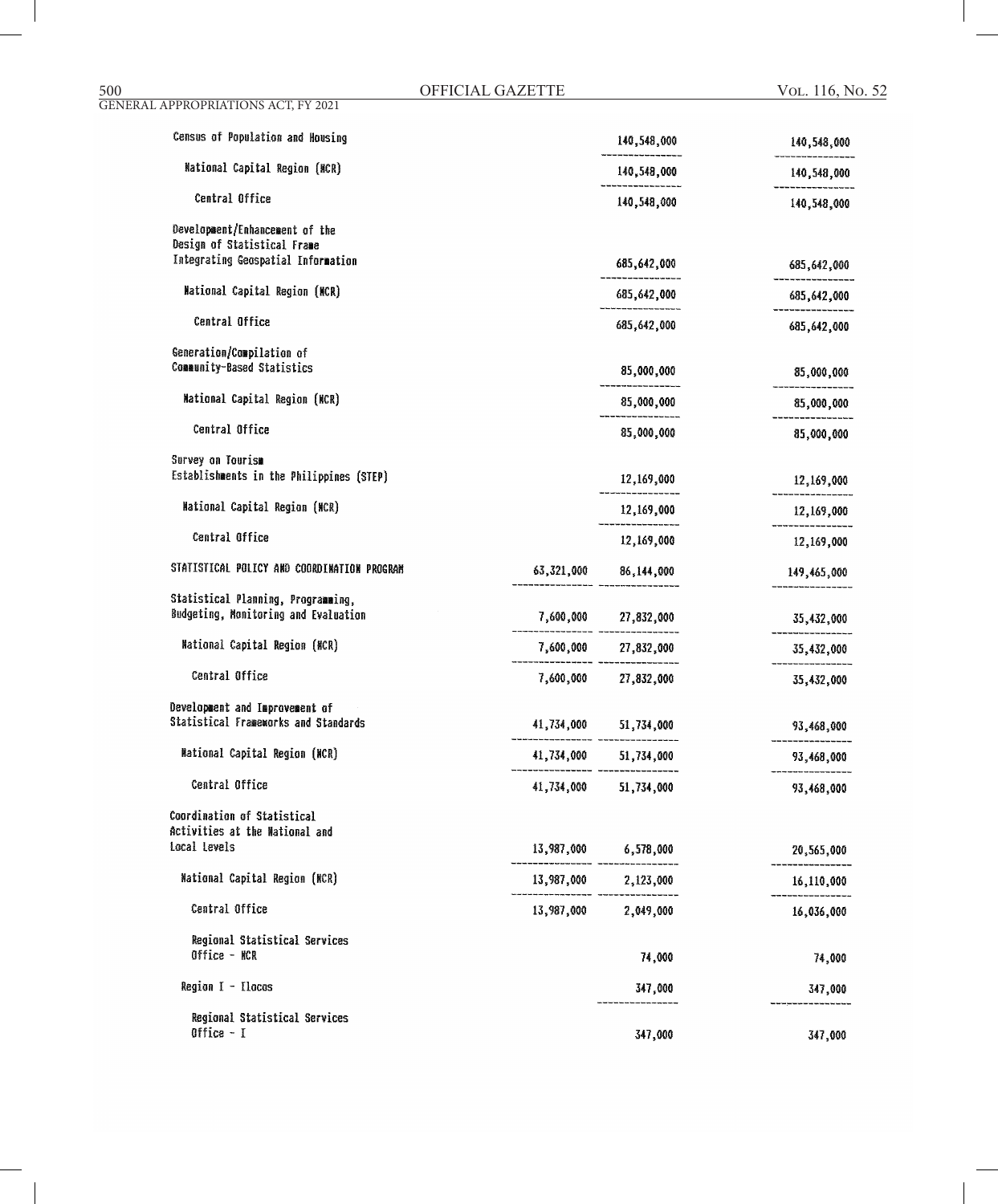NATIONAL ECONOMIC AND DEVELOPMENT AUTHORITYCordillera Administrative Region (CAR) 178,000 178,000 Regional Statistical Services Office - CAR 178,000 178,000 Region II - Cagayan Valley 118,000 118,000 **Regional Statistical Services** Office - II 118,000 118,000 Region III - Central Luzon 220,000 220,000 Regional Statistical Services Office - III 220,000 220,000 Region IVA - CALABARZON 415,000 415,000 Regional Statistical Services Office - IV-A 415,000 415,000 Region IVB - MIMAROPA 306,000 306,000 Regional Statistical Services Office  $IV-B$ 306,000 306,000 Region V - Bicol 258,000 258,000 Regional Statistical Services Office  $-$  Y 258,000 258,000 Region VI - Western Visayas 264,000 264,000 Regional Statistical Services Office  $-VI$ 264,000 264,000 Region VII - Central Visayas 137,000 137,000 Regional Statistical Services Office - VII 137,000 137,000 Region VIII - Eastern Visayas 474,000 474,000 Regional Statistical Services Office - VIII 474,000 474,000 Region IX - Zamboanga Peninsula 121,000 121,000

Regional Statistical Services Office  $-IX$ Region X - Northern Mindanao Regional Statistical Services Office  $- x$ Region XI - Davao

Regional Statistical Services Office - XI

165,000

121,000

432,000

432,000

165,000

121,000

432,000

432,000

165,000

165,000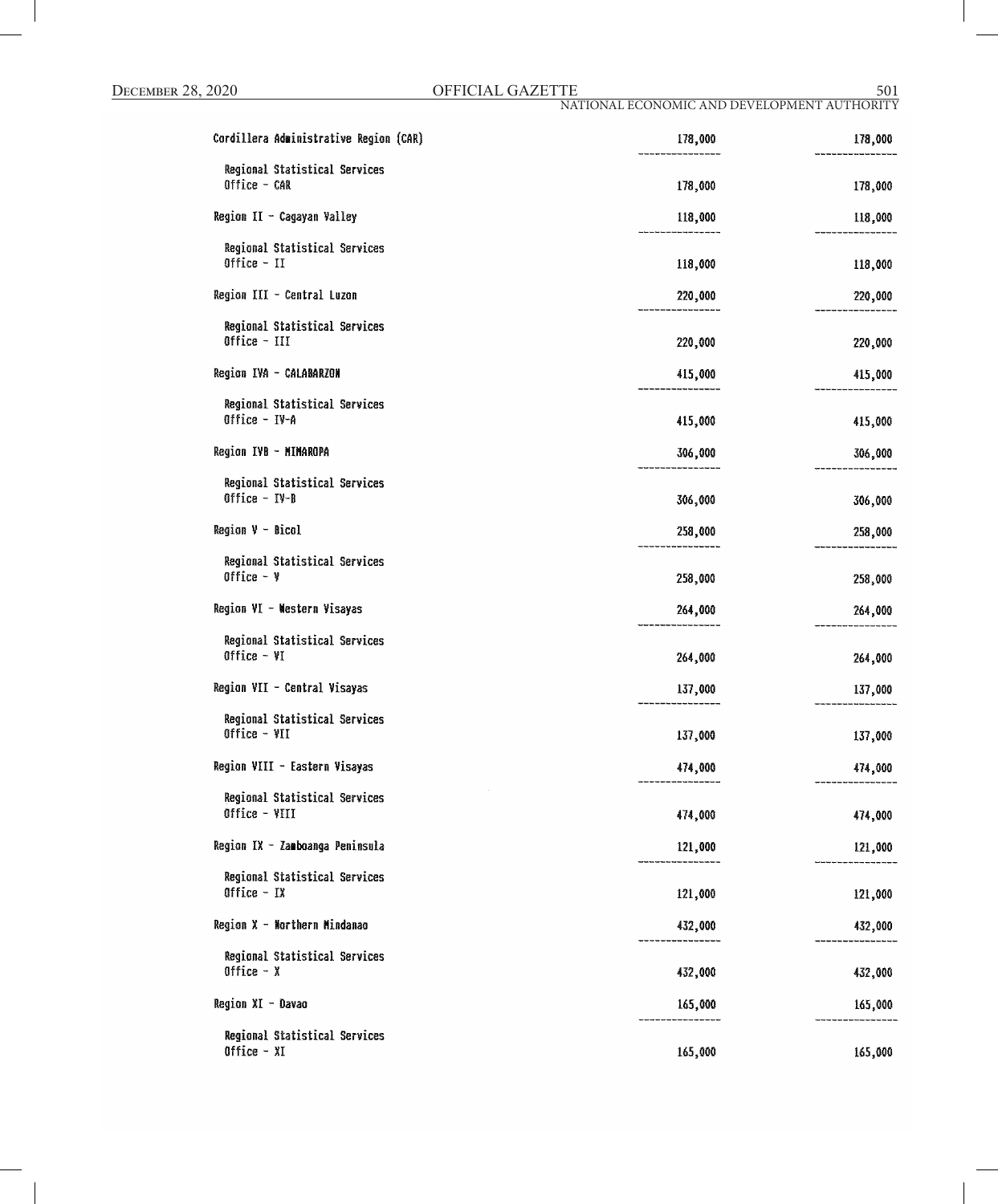| Region XII - SOCCSKSARGEN                               |           | 413,000                                                       | 413,000     |
|---------------------------------------------------------|-----------|---------------------------------------------------------------|-------------|
| Regional Statistical Services<br>Office - XII           |           | 413,000                                                       | 413,000     |
| Region XIII - CARAGA                                    |           | 264,000                                                       | 264,000     |
| Regional Statistical Services<br>Office - XIII          |           | 264,000                                                       | 264,000     |
| Bangsamoro Autonomous Region in Muslim Mindanao (BARMM) |           | 343,000                                                       | 343,000     |
| Regional Statistical Services<br>Office - BARNN         |           | 343,000                                                       | 343,000     |
| Citizen's access to social services facilitated         |           | 144,122,000 3,553,984,000 977,122,000 4,675,228,000           |             |
| CIVIL REGISTRATION PROGRAM                              |           | 144, 122, 000 3, 553, 984, 000 977, 122, 000 4, 675, 228, 000 |             |
| Processing and Archiving of<br>Civil Registry Documents |           | 125,972,000 63,231,000                                        | 189,203,000 |
| <b>Mational Capital Region (NCR)</b>                    |           | 33,988,000 25,402,000                                         | 59,390,000  |
| Central Office                                          |           | 28,233,000 24,179,000                                         | 52,412,000  |
| Regional Statistical Services<br>Office - NCR           |           | 5,755,000 1,223,000                                           | 6,978,000   |
| Region $I - I$ locos                                    |           | 5,537,000 2,360,000                                           | 7,897,000   |
| Regional Statistical Services<br>Office $-1$            |           | 5,537,000 2,360,000                                           | 7,897,000   |
| Cordillera Administrative Region (CAR)                  |           | 6,897,000 1,163,000                                           | 8,060,000   |
| Regional Statistical Services<br>Office - CAR           |           | 6,897,000 1,163,000                                           | 8,060,000   |
| Region II - Cagayan Valley                              |           | 5,529,000 2,619,000                                           | 8,148,000   |
| Regional Statistical Services<br>Office - II            |           | 5,529,000 2,619,000                                           | 8,148,000   |
| Region III - Central Luzon                              |           | 4,912,000 3,526,000                                           | 8,438,000   |
| Regional Statistical Services<br>Office - III           |           | 4,912,000 3,526,000                                           | 8,438,000   |
| Region IVA - CALABARZON                                 |           | 5,847,000 3,436,000                                           | 9,283,000   |
| Regional Statistical Services<br>Office - IV-A          | 5,847,000 | 3,436,000                                                     | 9,283,000   |
| Region IVB - MIMAROPA                                   |           | $4,961,000$ 2,656,000                                         | 7,617,000   |
| Regional Statistical Services<br>Office - IV-B          | 4,961,000 | 2,656,000                                                     | 7,617,000   |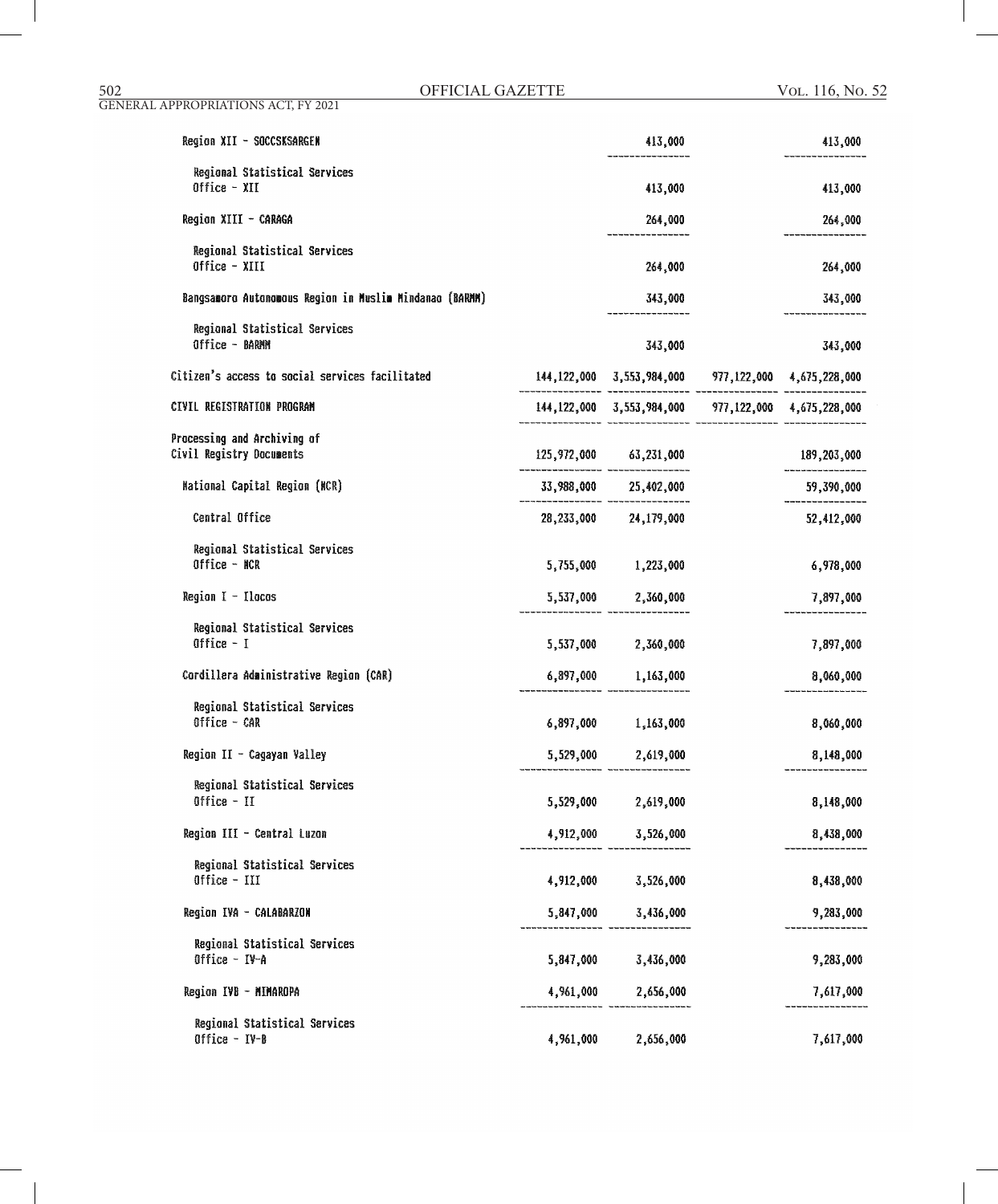| $Region$ $\theta$ - Bicol                                                       |            | $6,854,000$ 1,664,000   | 8,518,000   |
|---------------------------------------------------------------------------------|------------|-------------------------|-------------|
| Regional Statistical Services<br>Office $ \gamma$                               |            | 6,854,000 1,664,000     | 8,518,000   |
| Region VI - Mestern Visayas                                                     |            | 6,878,000 2,732,000     | 9,610,000   |
| Regional Statistical Services<br>Office - VI                                    |            | 6,878,000 2,732,000     | 9,610,000   |
| Region VII - Central Visayas                                                    |            | 6,367,000 1,912,000     | 8,279,000   |
| Regional Statistical Services<br>Office - VII                                   |            | 6,367,000 1,912,000     | 8,279,000   |
| Region VIII - Eastern Visayas                                                   |            | 6,037,000 4,815,000     | 10,852,000  |
| Regional Statistical Services<br>Office - VIII                                  |            | $6,037,000$ $4,815,000$ | 10,852,000  |
| Region IX - Zamboanga Peninsula                                                 |            | 6,056,000 923,000       | 6,979,000   |
| Regional Statistical Services<br>Office $-$ IX                                  |            | 6,056,000 923,000       | 6,979,000   |
| Region X - Northern Mindanao                                                    |            | 4,192,000 1,553,000     | 5,745,000   |
| Regional Statistical Services<br>Office $- x$                                   |            | 4,192,000 1,553,000     | 5,745,000   |
| Region XI - Davao                                                               |            | $6,855,000$ 2,022,000   | 8,877,000   |
| Regional Statistical Services<br>Office $- XI$                                  |            | 6,855,000 2,022,000     | 8,877,000   |
| Region XII - SOCCSKSARGEN                                                       |            | 3,506,000 4,195,000     | 7,701,000   |
| Regional Statistical Services<br>Office - XII                                   |            | 3,506,000 4,195,000     | 7,701,000   |
| Region XIII - CARAGA                                                            | 5,030,000  | 1,181,000               | 6,211,000   |
| Regional Statistical Services<br>Office - XIII                                  | 5,030,000  | 1,181,000               | 6,211,000   |
| Bangsamoro Autonomous Region in Muslim Mindanao (BARMM)                         | 6,526,000  | 1,072,000               | 7,598,000   |
| Regional Statistical Services<br>Office - BARMN                                 | 6,526,000  | 1,072,000               | 7,598,000   |
| Issuance of Civil Registration<br>Certification/Authentications<br>of Documents |            | 18,150,000 90,950,000   | 109,100,000 |
| <b>Mational Capital Region (MCR)</b>                                            |            | 18,150,000 90,950,000   | 109,100,000 |
| Central Office                                                                  | 18,150,000 | 90,950,000              | 109,100,000 |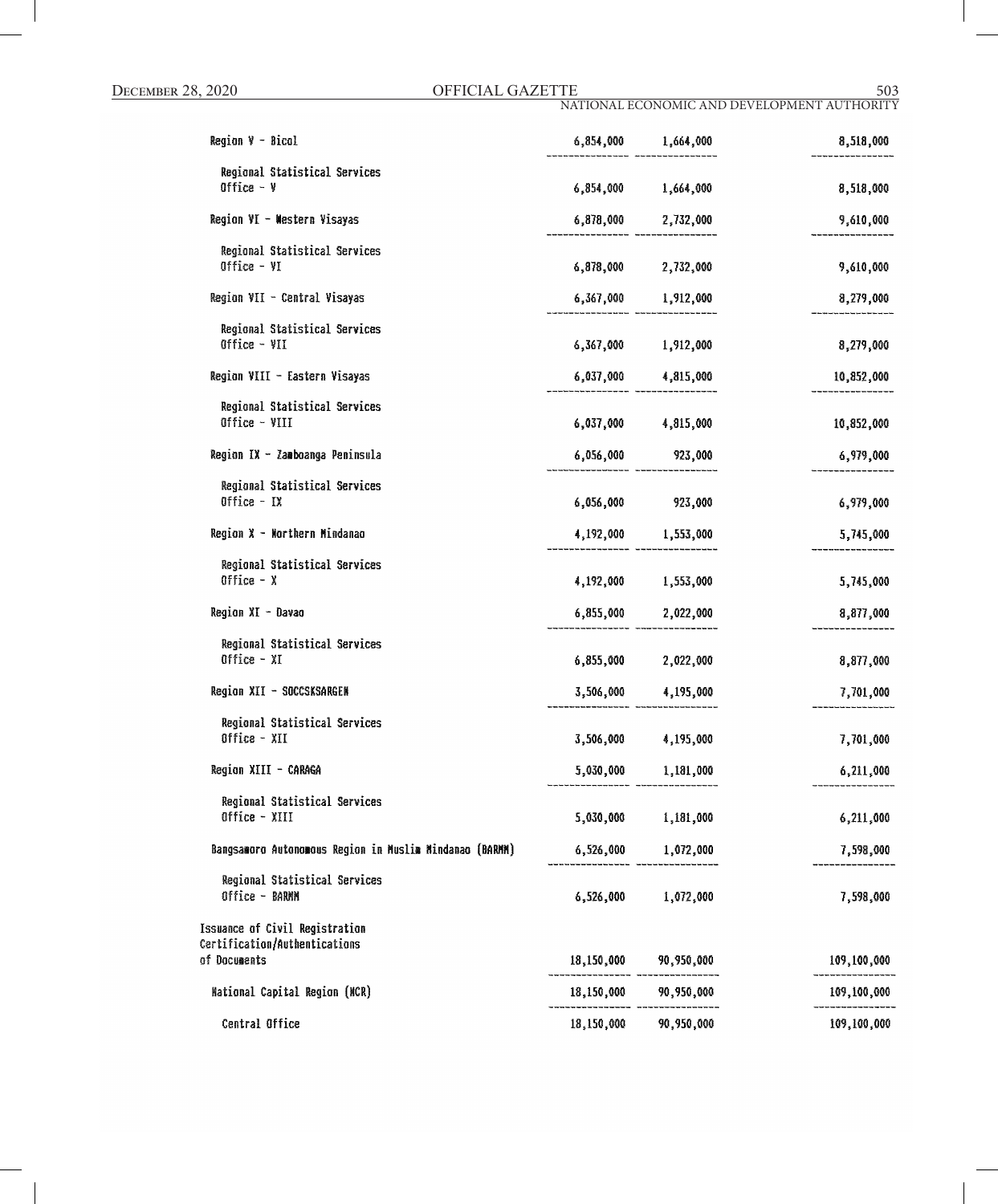| GENERAL APPROPRIATIONS ACT, FY 2021                                              |                                                                 |                  |
|----------------------------------------------------------------------------------|-----------------------------------------------------------------|------------------|
| Technical Supervision over<br>Local Civil Registrars                             | 3,255,000                                                       | 3,255,000        |
| <b>Mational Capital Region (MCR)</b>                                             | 3,255,000                                                       | 3,255,000        |
| Central Office                                                                   | 3,255,000                                                       | 3,255,000        |
| Project(s)                                                                       |                                                                 |                  |
| Locally-Funded Project(s)                                                        | 3,396,548,000 977,122,000 4,373,670,000                         |                  |
| Unified Multi-Purpase ID                                                         |                                                                 |                  |
| (UMID) System-Central Verification and<br>Enrolment Agency Component (UMID-CVEA) | 55,000,000                                                      | 55,000,000       |
| National Capital Region (NCR)                                                    | 55,000,000                                                      | 55,000,000       |
| Central Office                                                                   | 55,000,000                                                      | 55,000,000       |
| <b>Mational ID System</b>                                                        | 3,341,548,000 977,122,000 4,318,670,000                         |                  |
| <b>Mational Capital Region (MCR)</b>                                             | $3,341,548,000$ $977,122,000$ $4,318,670,000$                   |                  |
| Central Office                                                                   | 3,341,548,000 977,122,000 4,318,670,000                         |                  |
| Sub-total, Operations                                                            | 999,878,000 5,259,079,000 997,179,000 7,256,136,000             |                  |
| TOTAL NEW APPROPRIATIONS                                                         | P 1,245,821,000 P 6,058,460,000 P 1,278,496,000 P 8,582,777,000 |                  |
|                                                                                  |                                                                 |                  |
| New Appropriations, by Object of Expenditures                                    |                                                                 |                  |
| (In Thousand Pesos)                                                              |                                                                 |                  |
| Current Operating Expenditures                                                   |                                                                 |                  |
| <b>Personnel Services</b>                                                        |                                                                 |                  |
| Civilian Personnel                                                               |                                                                 |                  |
| <b>Permanent Positions</b>                                                       |                                                                 |                  |
| <b>Basic Salary</b>                                                              |                                                                 | 939,810          |
| <b>Total Permanent Positions</b>                                                 |                                                                 | 939,810          |
| Other Compensation Common to All                                                 |                                                                 |                  |
| Personnel Economic Relief Allowance                                              |                                                                 | 54,216           |
| Representation Allowance                                                         |                                                                 | 10,446           |
| Transportation Allowance<br>Clothing and Uniform Allowance                       |                                                                 | 10,446<br>13,554 |
| Mid-Year Bonus                                                                   |                                                                 | 78,322           |
| Year End Bonus                                                                   |                                                                 | 78,322           |
| Cash Gift                                                                        |                                                                 | 11,295           |
| Per Diems                                                                        |                                                                 | 7,410            |

Total Other Compensation Common to All

Productivity Enhancement Incentive

Step Increment

--------- $277,\!657$ ---------------

11,295

2,351